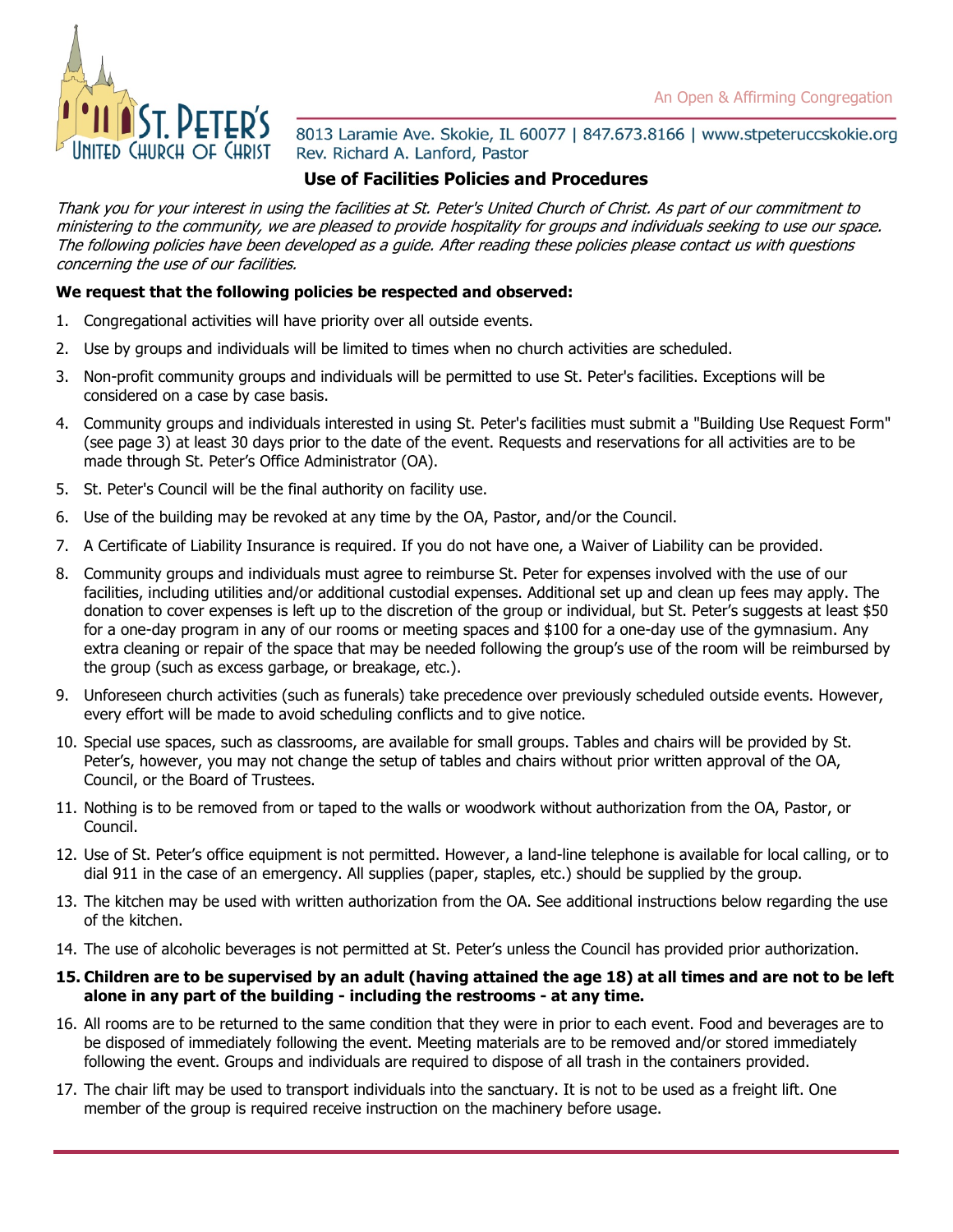

8013 Laramie Ave. Skokie, IL 60077 | 847.673.8166 | www.stpeteruccskokie.org Rev. Richard A. Lanford, Pastor

- 18. All restrooms should be checked prior to leaving, and should be left in a neat and orderly condition. All lights should be turned off, all windows closed, and all doors locked where applicable.
- 19. St. Peter's is a smoke free building. All groups and individuals must enforce the NO SMOKING policy throughout the building.
- 20. The Board of Trustees will provide access to the building via a key that allows entry during the agreed-upon hours through the Laramie St. door. The key is intended for use by group leaders only…any additional entrance to the building should be supervised by someone from the group. **It is IMPERATIVE that the door not be propped open and left unsupervised.** This poses a serious security risk to all users of the building, and will not be permitted. Groups' contract may be revoked if door is left propped open, pending investigation by the OA and/or Council.
- 21. Upon leaving the building groups are responsible for checking and double checking that the external door they use is closed and locked. If damage (stuck lock, etc.) causes the door to not lock, a representative of the group must immediately contact the Board of Trustees to inform them of the issue. Under no circumstances should the door be left unlocked.
- 22. All groups and individuals shall be responsible for all damages, including property damages and/or personal injuries suffered or incurred in or on St. Peter's property. All groups and individuals agree to indemnify and hold harmless St. Peter's, all entities affiliated with the church and each of its respective officers, council members and employees (the "Indemnities") of and from all actions, cost, claims losses, expenses and/or damages, including reasonable attorney's fees arising out of or resulting from an event or the group or individual's use of the facilities.
- 23. If damage to church property occurs, groups and/or individuals will be held financially and legally responsible for repairs or replacement at the option of St. Peter's. All damages or losses are to be promptly reported to the OA, the Pastor, or Council.
- 24. Any outside permits (e.g., Health Dept. for food service) are the responsibility of the group to provide.

## **If your group has been given permission to use the kitchen facilities, we ask that the following guidelines be observed:**

- 1. Furnish all disposables, e.g. cups, plates, spoons and paper products.
- 2. Clean the kitchen immediately after use, meaning
	- a) all small appliances are cleaned and turned off,
	- b) return all kitchen supplies and implements to the proper cabinets,
	- c) sink, stove, counters, microwave, coffeepots, and center island are clean and neat,
	- d) excessive garbage is removed to the trash bin outside the Laramie St. entrance, and
	- e) the lights are turned off.
- 3. Remove all left-over foods from the kitchen following the event. DO NOT PLACE LEFT-OVERS IN THE REFRIGERATOR.
- 4. If the ovens are required, advanced notice must be given to the OA or the Board of Trustees.
- 5. If a private catering service is used for the event, the caterer must furnish all equipment (e.g. dishes, silver, table cloths, etc.) and remove immediately after the event. Storing of catering equipment is not permitted.